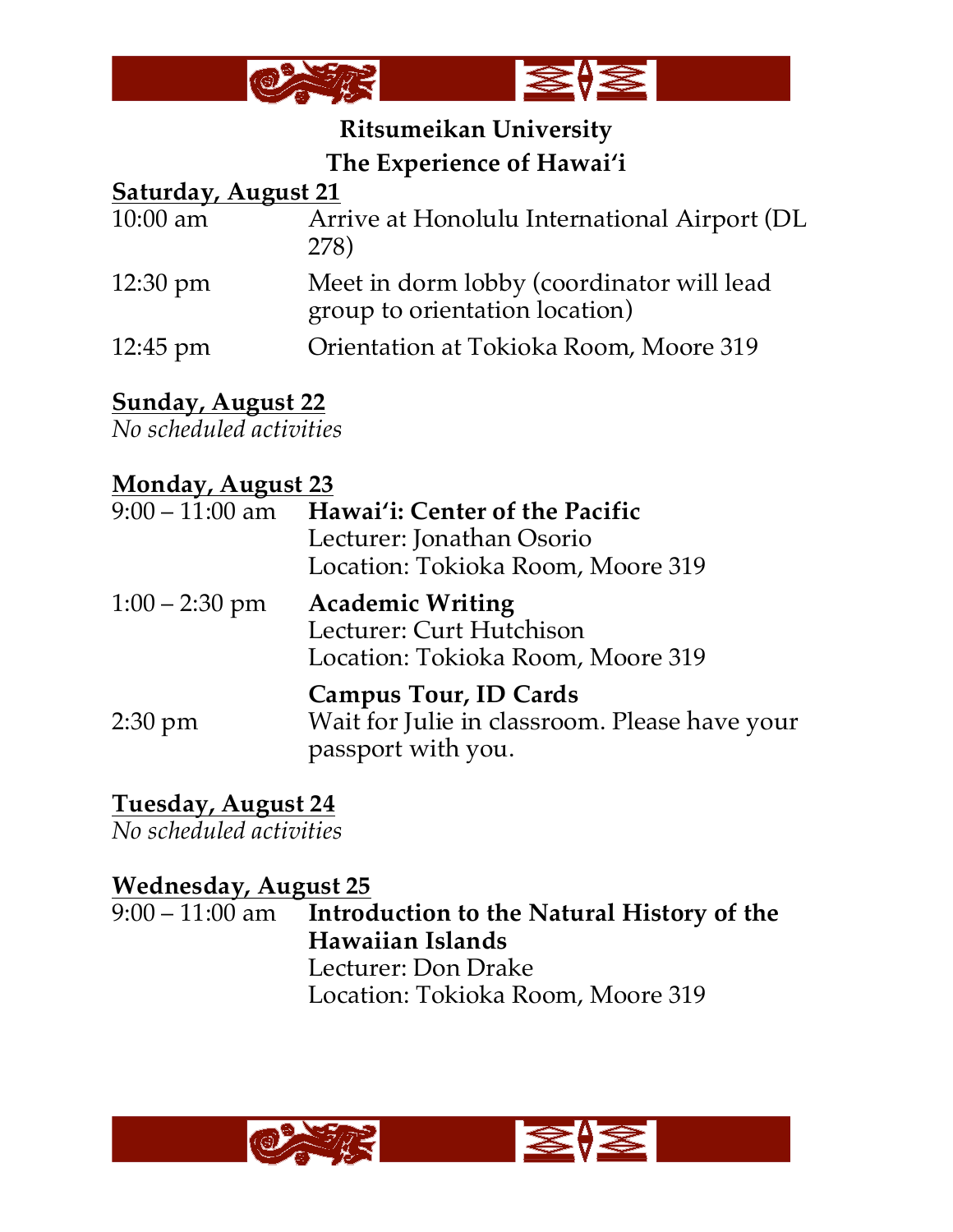

#### **Thursday, August 26**

- 1:00 2:30 pm **Academic Writing** Lecturer: Curt Hutchison Location: Hamilton 113
- 2:30-4:00 pm **Office Hours** Lecturer: Curt Hutchison Location: Tokioka Room, Moore 319

#### **Friday, August 27**

# **National Oceanic and Atmospheric Administration (NOAA) Facility Tour**

9:45 am Meet at Jefferson Hall 10:00 am Program begins 11:45 pm Program ends

#### **Saturday, August 28**

#### *Field Trip: Multicultural Island Tour*

*(A sack lunch and one beverage will be provided. Students are welcome to bring extra water and snacks. Please wear comfortable clothing and footwear.) Lecturer: TBD 8:15 am Meet at Jefferson Hall*

- *8:30 am Bus departs*
- *4:30 pm Bus returns to UH*

## **Sunday, August 29**

*No scheduled activities*

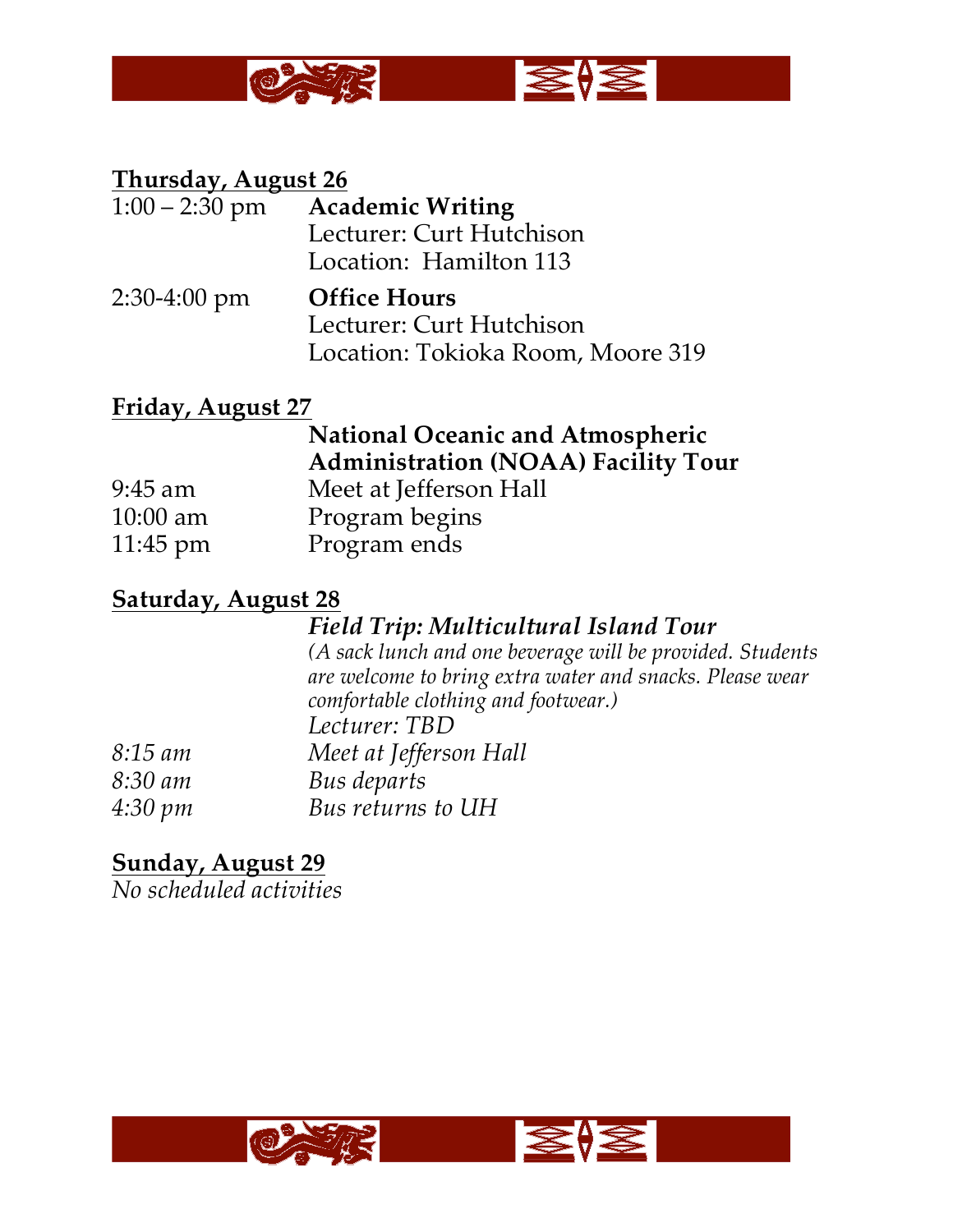



#### **Monday, August 30**

| $9:30 - 11:30$ am Hawaiian Dance       |
|----------------------------------------|
| Lecturer: Noenoelani Zuttermeister     |
| Location: Music Building Classroom 118 |
| $1:00 - 2:30$ pm Academic Writing      |

Lecturer: Curt Hutchison Location: Tokioka Room, Moore 319

# **Tuesday, August 31**

Nanophysics Lecturer: Klaus Sattler Location: Tokioka Room, Moore 319

#### **Wednesday, September 1**

9:00 – 11:00 am **Angels and Demons: The Real Physics of Antimatter** Lecturer: Tom Browder Location: Tokioka Room, Moore 319

#### **Thursday, September 2**

|              | $1:00 - 2:30$ pm Academic Writing        |
|--------------|------------------------------------------|
|              | Lecturer: Curt Hutchison                 |
|              | Location: Tokioka Room, Moore 319        |
| 2:30-4:00 pm | <b>Office Hours</b><br>T. 2007. TT 2 1 1 |

# Lecturer: Curt Hutchison Location: Tokioka Room, Moore 319

#### **Friday, September 3**

# **Field Trip: Temari Center for Asian and Pacific Arts**

- 8:35 am Meet at Jefferson Hall
- 8:45 am Bus departs
- 9:00 am Program begins
- 11:05 am Bus departs for UH

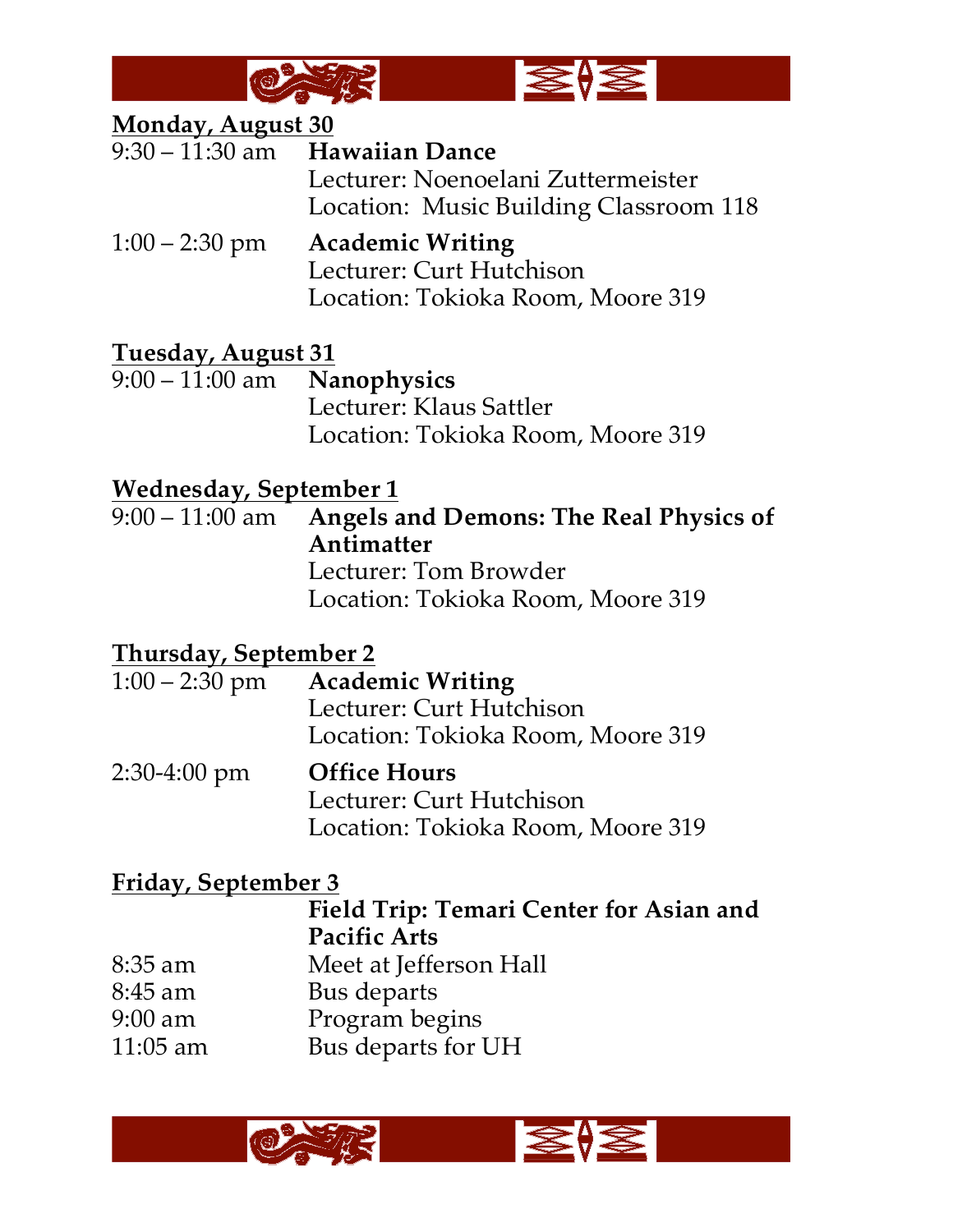



#### **Saturday/Sunday, September 4/5**

*No scheduled activities*

# **Monday, September 6**

*(Holiday- Labor Day)*

1:00 – 2:30 pm **Academic Writing** Lecturer: Curt Hutchison Location: Tokioka Room, Moore 319

# **Tuesday, September 7**

**Extragalactic Astronomy** Lecturer: Robert Joseph Location: Tokioka Room, Moore 319

# **Wednesday, September 8**<br>9:00 – 11:00 am **Introduc**

**Introduction to Optimal Control Theory with Applications** Lecturer: John Marriott Location: Tokioka Room, Moore 319

# **Thursday, September 9**

|                  | <b>Field Trip: Bishop Museum</b>                              |
|------------------|---------------------------------------------------------------|
| $8:20$ am        | Meet at Jefferson Hall                                        |
| $8:35$ am        | Bus departs                                                   |
| $8:50$ am        | Arrive at museum, check-in                                    |
| $9:00$ am        | Guided tour of Hawaiian Hall                                  |
| $11:45$ am       | Bus departs for UH                                            |
| $1:00 - 2:30$ pm | <b>Academic Writing</b>                                       |
|                  | Lecturer: Curt Hutchison<br>Location: Tokioka Room, Moore 319 |



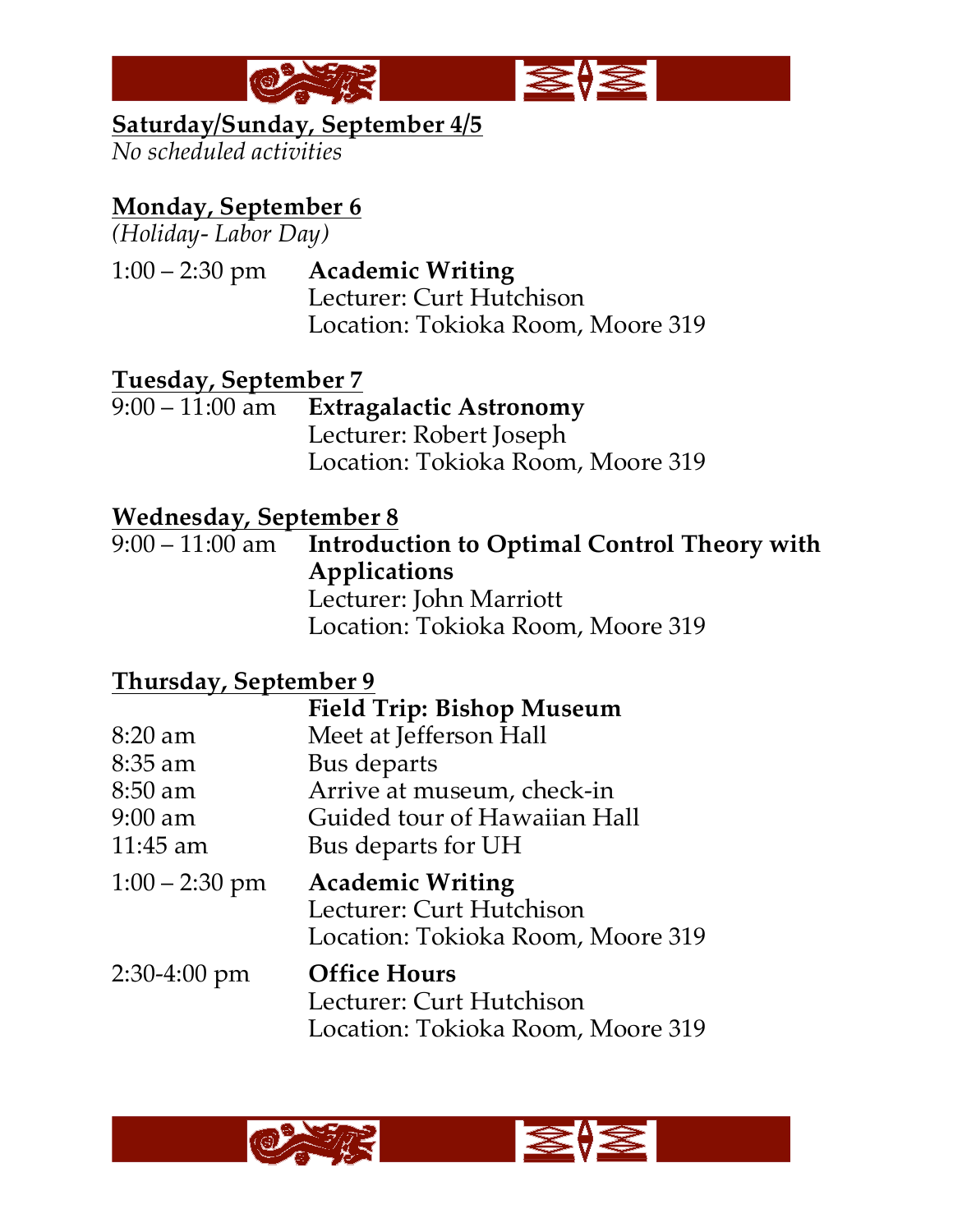



# **Friday, September 10**<br>9:00 – 11:00 am **Art**

Art of Hawai'i Lecturer: Mehana Hind Location: Tokioka Room, Moore 319

## **Saturday, September 11**

*No scheduled activities*

# **Sunday, September 12**

*No scheduled activities*

# **Monday, September 13**

- 9:00 11:00 am **Current Issues in Hawai'i** Lecturer: Neal Milner Location: Center for Korean Studies, Conference Room
- 1:00 2:30 pm **Academic Writing** Lecturer: Curt Hutchison Location: Tokioka Room, Moore 319

## **Tuesday, September 14**

9:00 – 11:00 am **Extrasolar Planets** Lecturer: Nader Haghighipour Location: Tokioka Room, Moore 319

## **Wednesday, September 15**

#### **Field Trip: Polynesian Cultural Center**

(A luau dinner will be provided as part of the field trip.)

- 12:35 pm Meet in front of Jefferson Hall
- 12:45 pm Bus departs UH
- 10:00 pm Bus returns to UH

**Thursday, September 16**<br>1:00 – 2:30 pm **Academic Writing**  $1:00 - 2:30 \text{ pm}$ Lecturer: Curt Hutchison Location: Tokioka Room, Moore 319